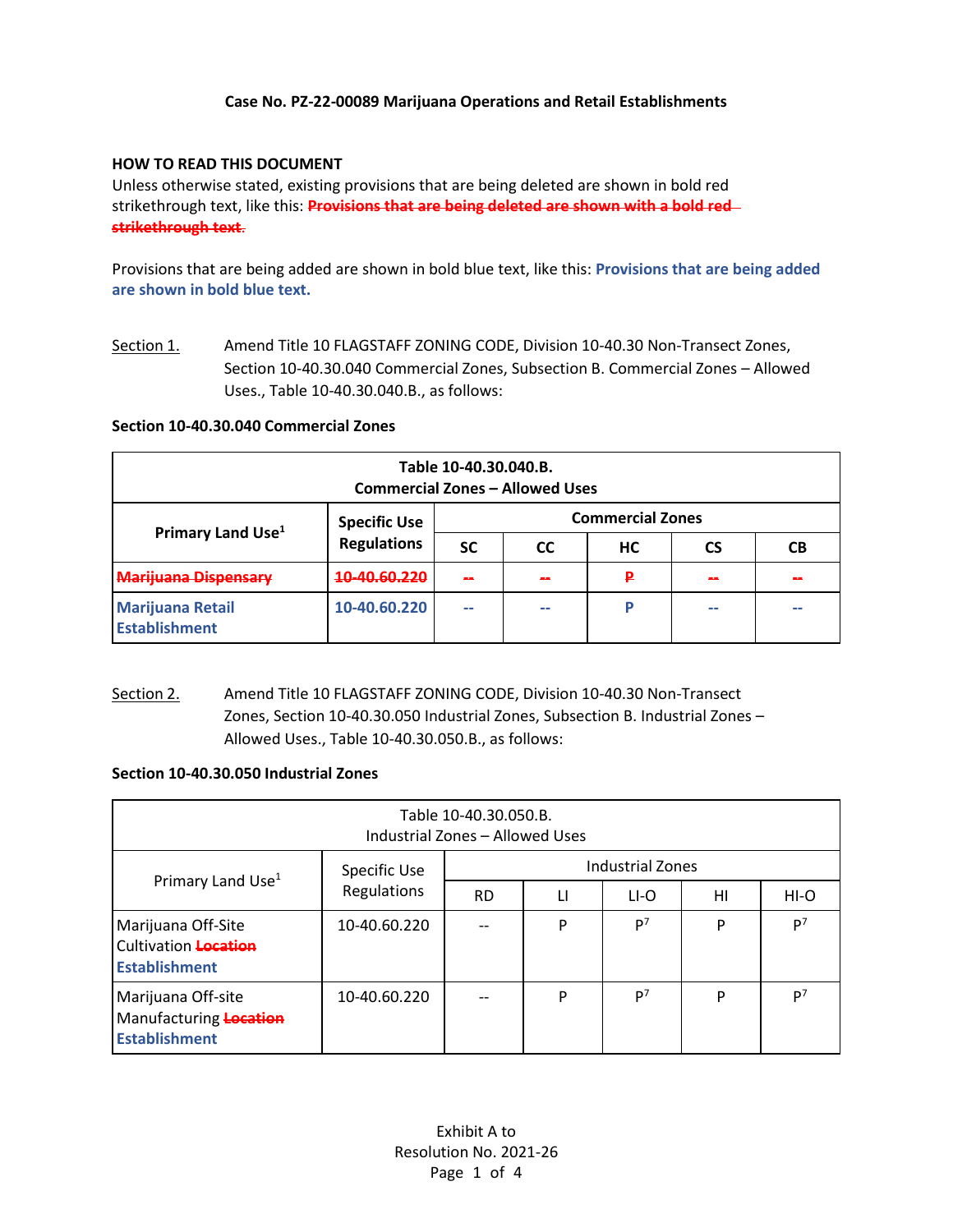# Section 3. Amend Title 10 FLAGSTAFF ZONING CODE, Division 10-40.60: Specific to Uses, Section 10-40.60.220 Marijuana Establishments, as follows:

#### **10-40.60.220 Marijuana Establishments Operation**

A. **Applicability.** Prior to the submittal of a Building Permit or Business license application, or prior to the occupancy of a structure, for a Marijuana **Establishment Operation**, the applicant shall complete a Concept Plan in accordance with Section [10-20.30.050,](https://www.codepublishing.com/AZ/Flagstaff/html/Flagstaff10/Flagstaff1020030.html#10.20.30.050) Concept Plan Review.

B. The Concept Plan application shall include the following:

1. A notarized authorization executed by the property owner acknowledging and consenting to the use of the property as a Marijuana **Establishment Operation**;

2. The name of the Marijuana **Establishment Operation** and the name of the owner(s) of the Marijuana **Establishment Operation**;

3. The name, address, birth date, and valid registry identification card number of each **nonprofit medical Marijuana Dispensary agent or registered Marijuana facility Marijuana Operation** agent;

4. A security plan describing details of alarm systems and exterior lighting in compliance with Division [10-50.70,](https://www.codepublishing.com/AZ/Flagstaff/html/Flagstaff10/Flagstaff1050070.html#10.50.70) Outdoor Lighting Standards, and including a floor plan showing the location, dimensions, and type of security measures demonstrating that the Marijuana **Establishment Operation** will be secured, enclosed, and locked as required by law;

5. A scaled survey sealed by a land surveyor registered in the State of Arizona depicting the property lines of the lot or parcel that is proposed to contain the Marijuana **Establishment Operation** and the separations from the nearest lot or parcel that contain any of the existing uses listed in subsection F of this section; and

6. An affidavit signed and notarized by the applicant attesting that the lot or parcel proposed to contain the Marijuana **Establishment Operation** meets the separation requirements from the nearest lot or parcel containing any of the existing uses listed in subsection F of this section.

C. A Marijuana **Dispensary Retail Establishment** shall have operating hours not earlier than 8:00 a.m. and not later than 7:00 p.m.

D. A Marijuana **Establishment Operation** shall:

Exhibit A to Resolution No. 2021-26 Page 2 of 4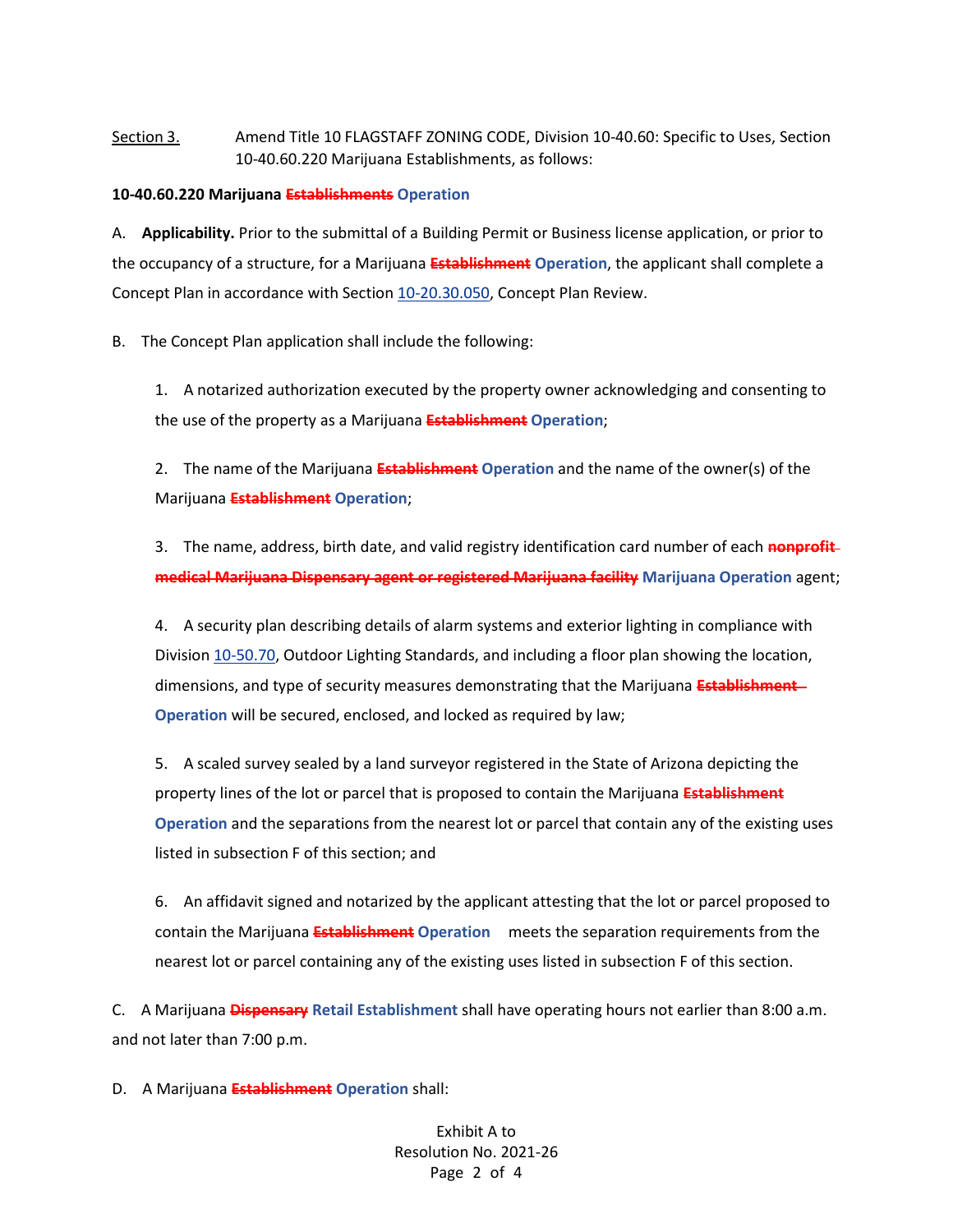1. Not be located in a temporary building or structure (e.g., shipping container, storage structure, tent, trailer, vehicle, etc., as determined by the **Zoning Administrator Planning Director**);

2. Not emit dust, fumes, vapors, smoke, or odors into the environment;

3. Prohibit consumption of Marijuana on the premises, including the parking area associated with the Marijuana **Establishment Operation**;

4. Display a current City of Flagstaff business license;

5. Include a secure storage area that can be enclosed and locked as required by law;

6. Have a single secure entrance or, if a dual licensee, demonstrate appropriate security measures to deter and prevent the theft of Marijuana and to reasonably regulate customer access to the premises, including equipping all entrances and exits with an alarm system;

7. Provide additional exits in accordance with the Building Code or Fire Code; and

8. Dispose of Marijuana remnants and by-products in accordance with State and local regulations.

E. A Marijuana **Dispensary Retail Establishment** shall not have a drive-through service or an outdoor seating area for dispensary customers. An outdoor seating area for employees shall be designed in a manner that prohibits access and use by dispensary customers.

F. A Marijuana **Establishment Operation** shall meet the following minimum separations, measured in a straight line from the boundary of the lot or parcel containing the use to the property boundary of the lot or parcel containing any of the existing uses listed below:

1. Two thousand feet from another Marijuana **Establishment Operation**;

2. Five hundred feet from a residential substance abuse treatment facility or other residential drug or alcohol rehabilitation facility licensed by the State of Arizona;

3. Five hundred feet from a community college, university, or from any public, private, parochial, charter, dramatic, dancing, music learning center, or other similar school or educational facility that caters to children;

> Exhibit A to Resolution No. 2021-26 Page 3 of 4